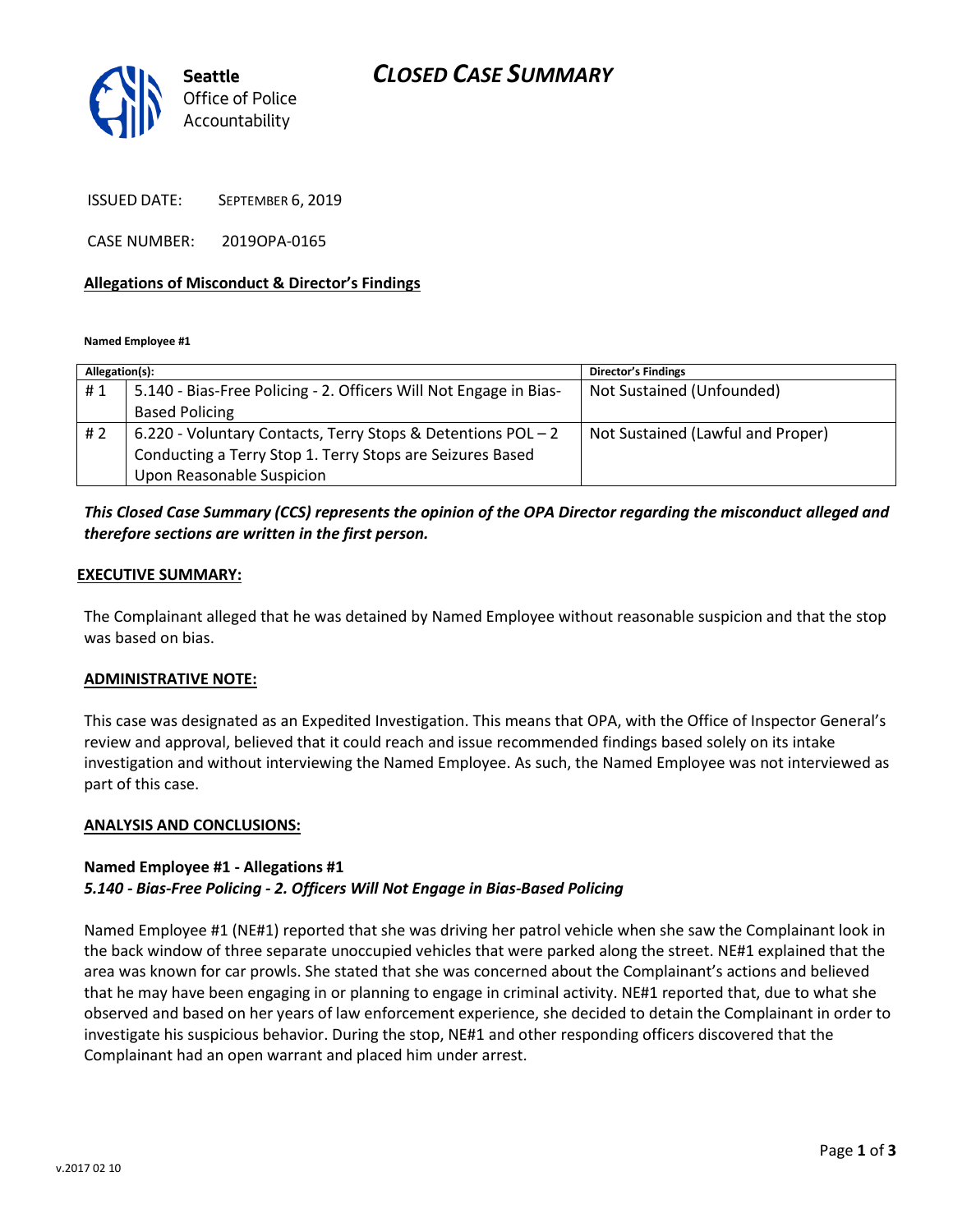

# *CLOSE CASE SUMMARY*

OPA CASE NUMBER: 2019OPA-0165

The Complainant later alleged that NE#1 lacked reasonable suspicion to detain him and that she only did so because of his race. A Department supervisor investigated this matter and, consistent with policy, ultimately referred the Complainant's allegations to OPA. This investigation ensued.

During its investigation, OPA made multiple attempts to interview the Complainant but was unsuccessful in this regard. Thus, the Complainant was not interviewed by OPA as part of this investigation.

OPA obtained and reviewed the Body Worn Video (BWV) and In-Car Video (ICV) associated with this incident and determined that it was consistent with what was reported by NE#1 and the other officers who investigated this matter. The BWV showed the Complainant expressing his dissatisfaction with having been stopped and asserting his belief that he was only detained because of his race. The BWV also captured the Complainant strongly expressing his frustration and maintaining that he had done nothing wrong. The Complainant stated that he was simply picking up cigarettes along the side of the road and asked NE#1 whether she saw him stealing anything.

SPD Policy 5.140 prohibits biased policing, which it defines as "the different treatment of any person by officers motivated by any characteristic of protected classes under state, federal, and local laws as well other discernible personal characteristics of an individual." This includes different treatment based on the race of the subject. (*See id*.)

While the Complainant was clearly frustrated with being stopped and questioned, OPA concludes that the stop was legally permissible. NE#1's decision to detain the Complainant was based on the fact that she had reasonable suspicion to believe that the Complainant was potentially engaging in criminal behavior. Notably, reasonable suspicion is not a high legal standard and, based on NE#1's explanation and the video of this incident, it was satisfied here. Moreover, the video of this incident confirms that the detention and subsequent investigation were based on the Complainant's conduct as perceived by NE#1, not on the Complainant's race or membership in any protected class. For these reasons, I recommend that this allegation be Not Sustained – Unfounded.

Recommended Finding: **Not Sustained (Unfounded)**

## **Named Employee #1 - Allegation #2**

## *6.220 - Voluntary Contacts, Terry Stops & Detentions POL – 2 Conducting a Terry Stop 1. Terry Stops are Seizures Based Upon Reasonable Suspicion*

SPD Policy 6.220-POL-2 (1) prohibits Terry Stops when an officer lacks reasonable suspicion that the subject has been, is, or is about to engage in the commission of a crime. SPD Policy 6.220 – POL 1 defines a Terry stop as: "A brief, minimally invasive seizure of a suspect based upon articulable reasonable suspicion in order to investigate possible criminal activity." SPD Policy further defines reasonable suspicion as: "Specific, objective, articulable facts, which, taken together with rational inferences, would create a well-founded suspicion that there is a substantial possibility that a subject has engaged, is engaging or is about to engage in criminal conduct." (*Id*.) Whether a Terry stop is reasonable is determined by looking at "the totality of the circumstances, the officer's training and experience, and what the officer knew before the stop." (*Id*.) While "[i]nformation learned during the stop can lead to additional reasonable suspicion or probable cause that a crime has occurred, it "cannot provide the justification for the original stop." (*Id*.)